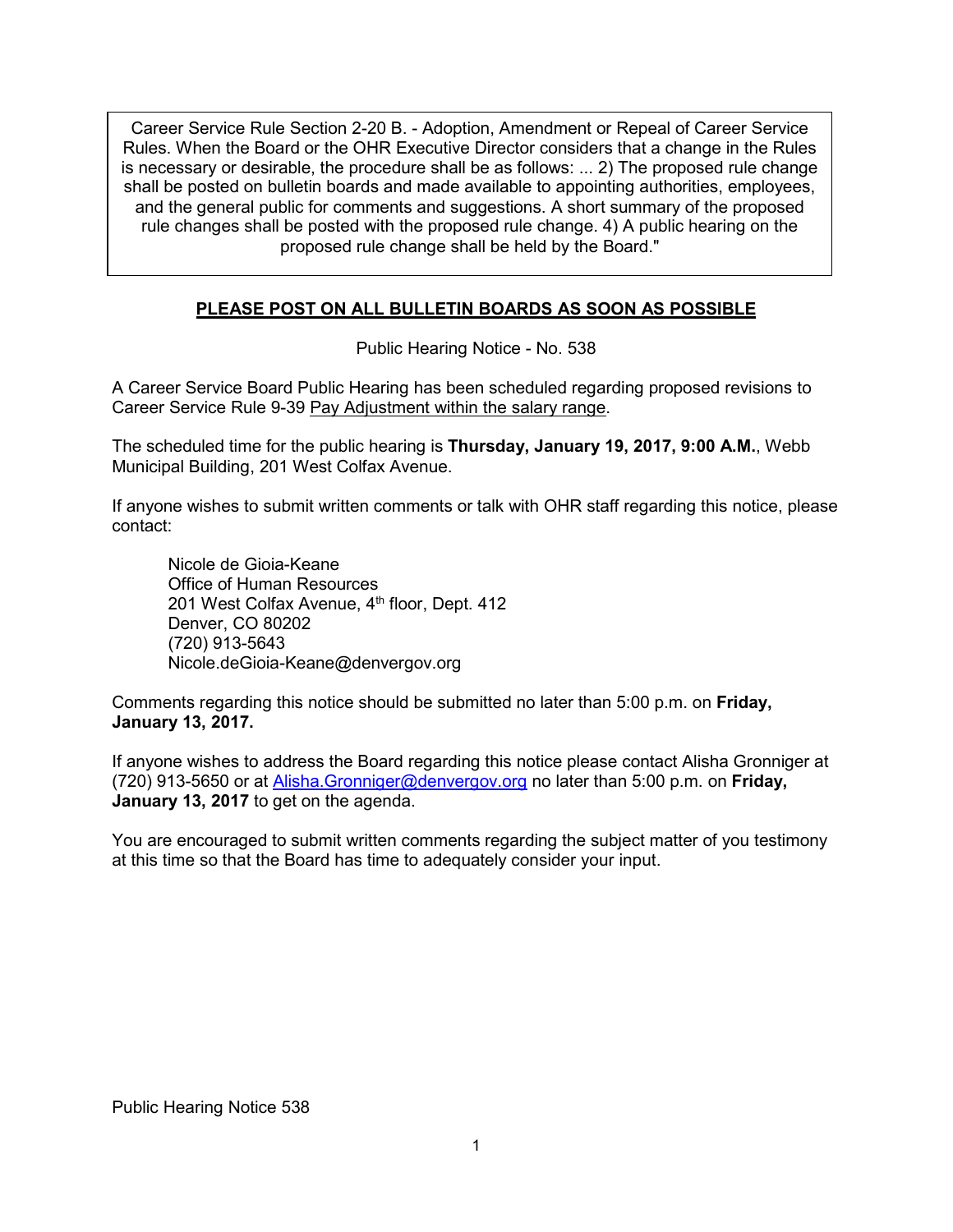# **PLEASE POST ON ALL BULLETIN BOARDS AS SOON AS POSSIBLE**

# **RULE PROPOSAL 452B**

**TO: Appointing Authorities, Managers, and Employees** 

**FROM: Karen Niparko, OHR Executive Director** 

**DATE: Thursday, January 5, 2017**

**SUBJECT: Proposed revision of Career Service RULE 9-39 Pay adjustment within the salary range.** 

**THIS PROPOSED REVISION TO THE CAREER SERVICE RULES IS BEING POSTED FOR PUBLIC COMMENT AND HEARING TO BE HELD ON** 

### **THURSDAY, JANUARY 19, 2017, at 9:00 A.M. Webb Municipal Building Room 4.G.2**

Please refer to the following table for information on the former rule description, the revised rule description and the intended impact of the revisions to Rule 9-39.

| Rule 9-39 Pay Adjustment within the salary range                                                                                                                                                                                                                                                   |                                                                                                                                                                                                                                                                |                                            |                                                                                                                                                                                                                                                                                                                        |  |  |  |
|----------------------------------------------------------------------------------------------------------------------------------------------------------------------------------------------------------------------------------------------------------------------------------------------------|----------------------------------------------------------------------------------------------------------------------------------------------------------------------------------------------------------------------------------------------------------------|--------------------------------------------|------------------------------------------------------------------------------------------------------------------------------------------------------------------------------------------------------------------------------------------------------------------------------------------------------------------------|--|--|--|
| <b>CURRENT RULE</b>                                                                                                                                                                                                                                                                                | <b>REVISED RULE</b>                                                                                                                                                                                                                                            | <b>NEW</b><br><b>RULE</b><br><b>NUMBER</b> | <b>REVISION</b><br><b>INTENTION &amp;</b><br><b>IMPACT</b>                                                                                                                                                                                                                                                             |  |  |  |
| An appointing authority<br>may adjust pay for an<br>employee, within that<br>employee's current salary<br>range, if the purpose is to<br>eliminate pay inequity so<br>long as that employee's<br>pay is being compared<br>with the pay of another<br>employee in the same<br>department or agency. | An appointing authority<br>may adjust pay for an<br>employee, within that<br>employee's current salary<br>range, if the purpose is to<br>eliminate pay inequity so<br>long as that employee's<br>pay is being compared with<br>the pay of another<br>employee. | $9-39A$                                    | To eliminate<br>restrictive<br>language limiting<br>pay equity review<br>comparisons to<br>only within the<br>same department<br>or agency. This will<br>allow<br>comprehensive<br>pay equity reviews<br>within a<br>classification,<br>ensuring "like pay<br>for like work"<br>across<br>departments and<br>agencies. |  |  |  |

Public Hearing Notice 538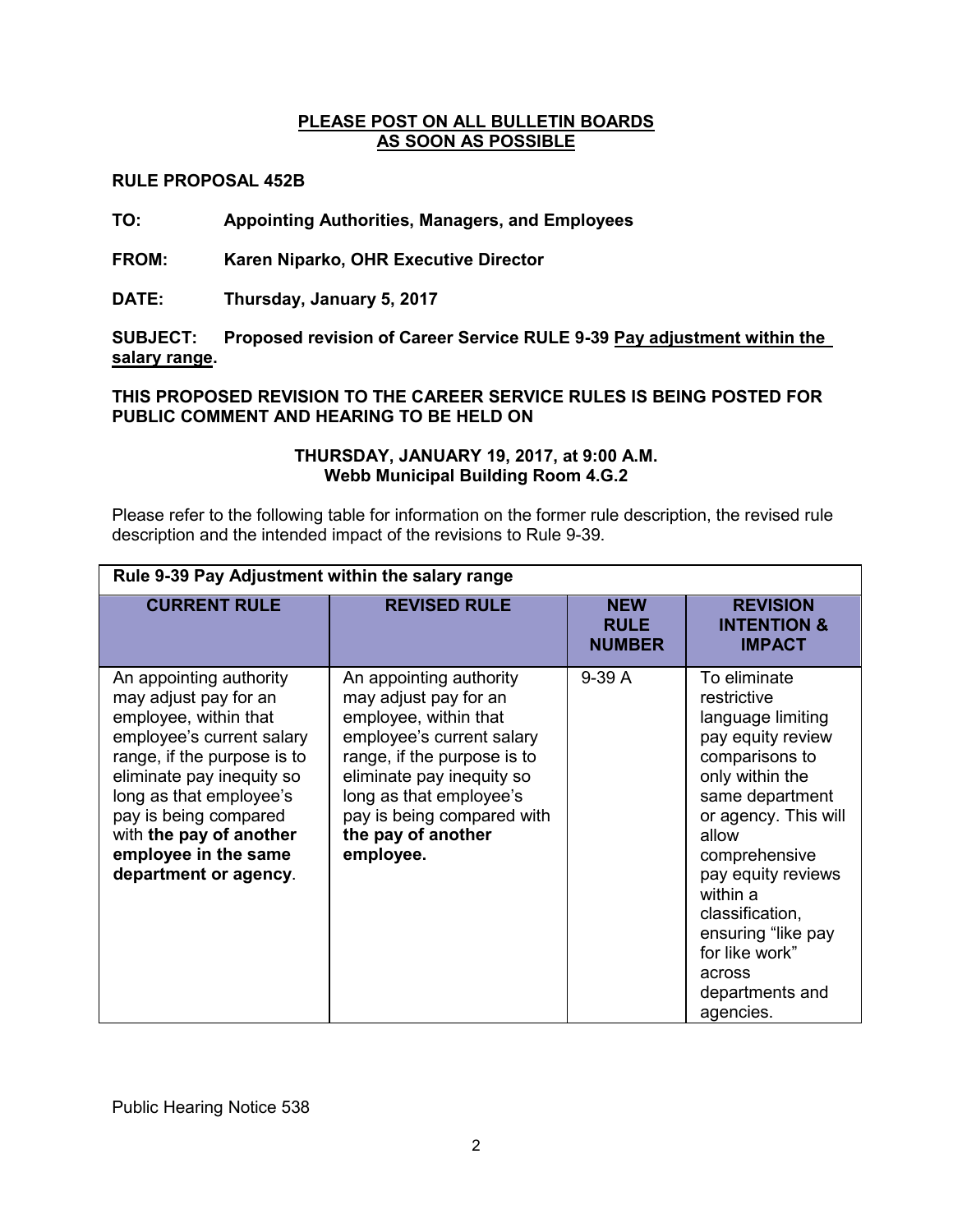| Rule 9-39 Pay Adjustment within the salary range                                                                                                                       |                                                                                                                                                                                                                                                                                                                                                                                                                                              |                                            |                                                                                                                                                                                                                                                         |  |  |  |
|------------------------------------------------------------------------------------------------------------------------------------------------------------------------|----------------------------------------------------------------------------------------------------------------------------------------------------------------------------------------------------------------------------------------------------------------------------------------------------------------------------------------------------------------------------------------------------------------------------------------------|--------------------------------------------|---------------------------------------------------------------------------------------------------------------------------------------------------------------------------------------------------------------------------------------------------------|--|--|--|
| <b>CURRENT RULE</b>                                                                                                                                                    | <b>REVISED RULE</b>                                                                                                                                                                                                                                                                                                                                                                                                                          | <b>NEW</b><br><b>RULE</b><br><b>NUMBER</b> | <b>REVISION</b><br><b>INTENTION &amp;</b><br><b>IMPACT</b>                                                                                                                                                                                              |  |  |  |
| Employees at or above<br>the level of Manager are<br>eligible for this pay<br>adjustment only if the<br>other employee is also at<br>or above the level of<br>Manager. | Remove                                                                                                                                                                                                                                                                                                                                                                                                                                       | 9-39 B                                     | To allow pay equity<br>reviews that are<br>not limited by the<br>management level<br>of the position.<br>This will allow for<br>pay equity reviews<br>within a career<br>path.                                                                          |  |  |  |
| <b>NEW RULE</b>                                                                                                                                                        | The appointing authority's<br>request for approval shall<br>explain why employees in<br>the same classification in<br>the same work group/unit<br>are not being considered in<br>the request. This<br>explanation should include<br>information about how the<br>excluded employees are<br>not affected by the pay<br>factors (as defined in this<br><b>Rule 9).</b>                                                                         | 9-39 D                                     | To ensure<br>Appointing<br>Authorities are<br>reviewing all<br>potential pay<br>equity adjustment<br>employees and are<br>providing<br>justification for not<br>including those<br>employees in pay<br>equity adjustment<br>requests.                   |  |  |  |
| <b>NEW RULE</b>                                                                                                                                                        | The OHR Classification<br>and Compensation Division<br>may review employees'<br>pay across<br>department/agencies within<br>the same classification(s),<br>within the same<br>classification series, and/or<br>within the classification(s)<br>with the same career path<br>with comparable duties in<br>order to make<br>recommendations on pay<br>actions to be submitted to<br>appointing authorities for<br>consideration of pay action. | 9-39 E                                     | To allow the OHR<br>Classification and<br>Compensation<br>Division the<br>authority to actively<br>review internal pay<br>equity issues and<br>proactively<br>recommend pay<br>equity adjustments<br>for consideration<br>by appointing<br>authorities. |  |  |  |

Public Hearing Notice 538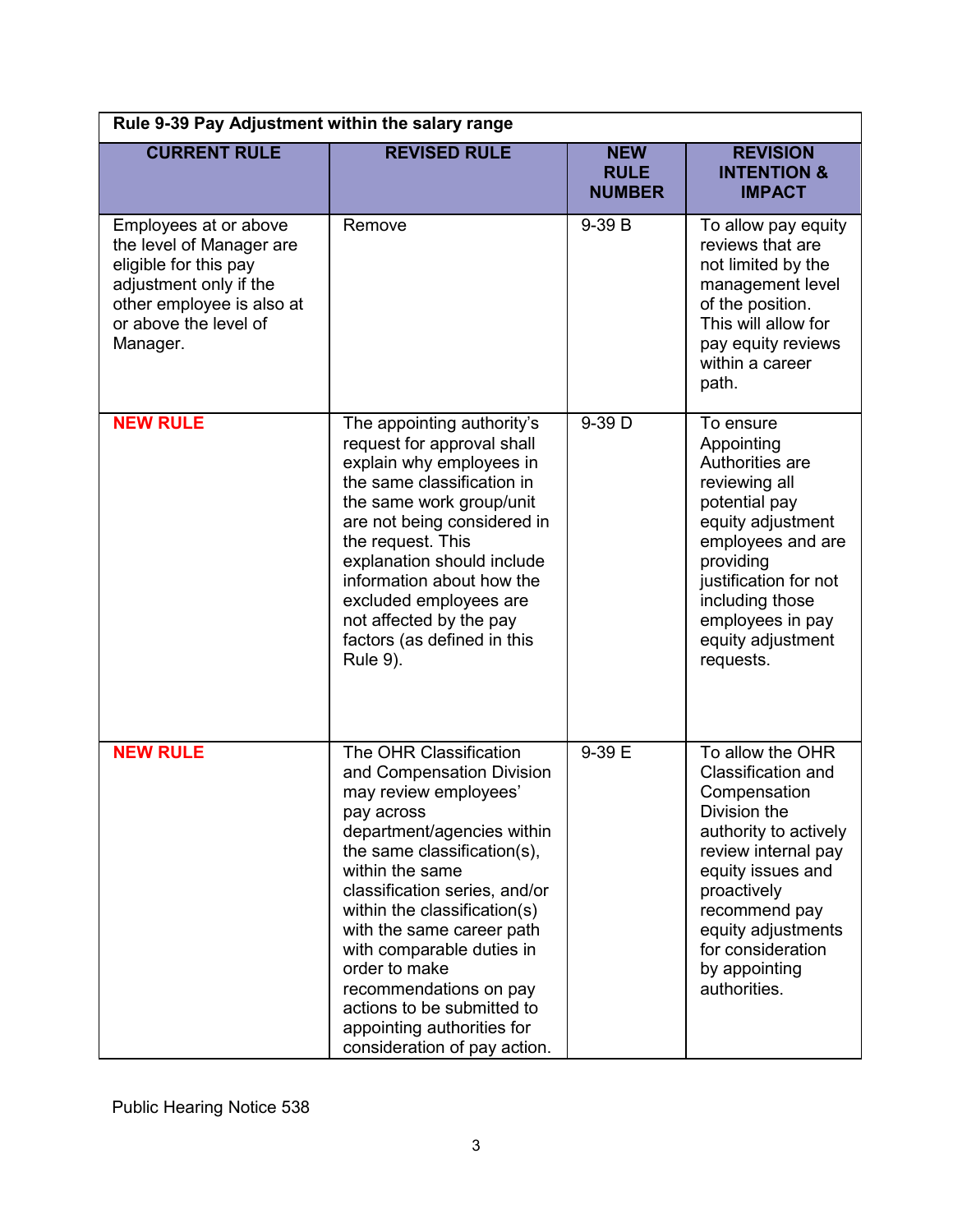| <b>CURRENT RULE</b> | <b>REVISED RULE</b>                                                                                                                                                                                                                                                                                       | <b>NEW</b><br><b>RULE</b><br><b>NUMBER</b> | <b>REVISION</b><br><b>INTENTION &amp;</b><br><b>IMPACT</b>                                         |
|---------------------|-----------------------------------------------------------------------------------------------------------------------------------------------------------------------------------------------------------------------------------------------------------------------------------------------------------|--------------------------------------------|----------------------------------------------------------------------------------------------------|
| <b>NEW RULE</b>     | Appointing authorities are<br>encouraged to submit pay<br>equity requests to the OHR<br>as soon as possible after a<br>qualifying pay event has<br>been identified. Requests<br>must be made using the<br>current OHR Classification<br>and Compensation Pay<br><b>Equity Adjustment Request</b><br>form. | $9-39 F$                                   | To ensure timely<br>submissions of pay<br>equity adjustment<br>requests; also<br>complements 9-30. |

### **ATTACHED BELOW YOU WILL FIND A STRIKEGROUGH VERSION OF THE PROPOSED REVISIONS TO RULE 9-39 Pay adjustment within the salary range**

#### **DELETIONS ARE INDICATED BY strike through AND ADDITIONS ARE INDICATED BY**  *bold, italics, and underline***.**

9-39 Pay adjustment within the salary range (Revised July 31, 2015; Rule Revision Memo 12D)

- A. An appointing authority may adjust pay for an employee, within that employee's current salary range, if the purpose is to eliminate pay inequity so long as that employee's pay is being compared with the pay of another employee in the same department or agency who is:
	- 1. In the same classification; or
	- 2. In the same classification series; or
	- 3. In a classification in the same occupational group within the same career path performing comparable types of duties; or
	- 4. Subordinate to the existing employee in that employee's chain of command.